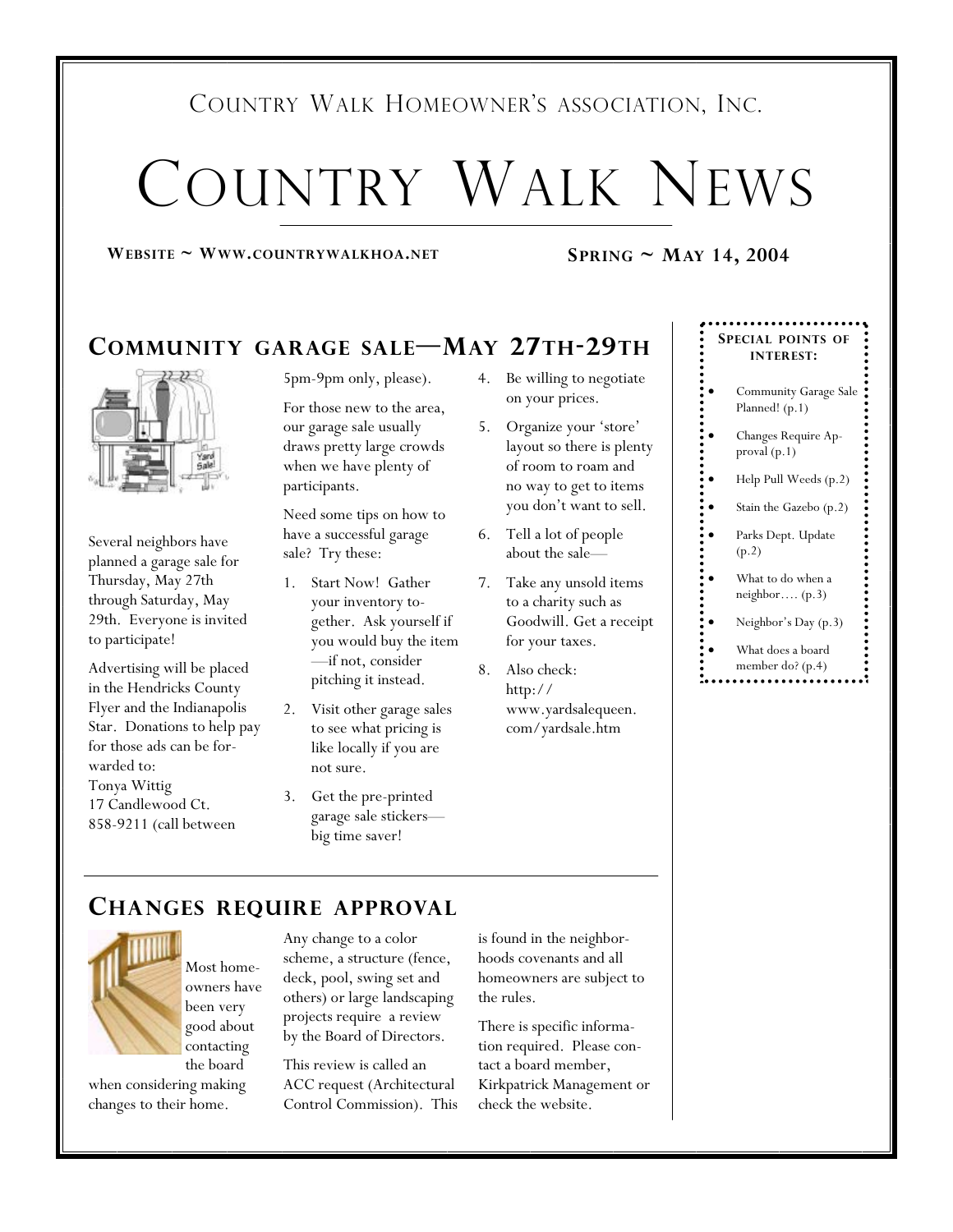# **HELP PULL WEEDS...OR PAY MORE?**



As many may recall, the past several years, we have saved money on our landscape costs by volunteering to weed the flower beds on our own.

The weeds have arrived! We have scheduled next Saturday, May 22nd at 8:30 AM to meet as a community and help pull the weeds.

#### **We need twenty to thirty people helping so that the time goes fast!**

Please meet at the gazebo

north pond.

promptly at 8:30 AM. Please bring, trash bags, gloves, kids, neighbors, cold water and a warm smile.

Anyone willing to donate a weed preventative spray would also be greatly appreciated.

This work not only saves every one of us from having to pay additional association dues, it is a great way to meet new friends, get a sun tan, work off that last five pounds

to your goal, etc.

It's not just weeds! We will also pick up trash on our property along Tilden and Hornaday Roads.

Those homeowners who live on one of the two ponds need to work together to keep the trash picked up around the shore line.

Keeping the weeds at bay not only looks nicer but it also helps maintain or grow our property values.

**WE NEED A FAMILY OR FAMILIES TO VOLUNTEER FOR THIS PROJECT! TALK ABOUT A FAMILY BONDING EXPERIENCE…**

# **PROJECT TIME — STAIN THE GAZEBO!**

It's time for a fresh coat of stain. In addition, we should check all the wood and replace any that is rotted. For those who enter from the north entrance, every day you pass the gazebo in front of the

> **We need a family or families to volunteer for this project! Talk about a family bonding experience…**

> The cost of the stain will be reimbursed by the Association if you would like (or you can

deduct it as a donation for a non-profit organization consult your tax advisor).

**Call a board member today to volunteer!** 

### **BROWNSBURG PARKS & RECREATION UPDATE**



Exciting things are happening in our Parks Department!

Although this gazebo does not serve a big purpose in life other than to look pretty, we need to take good care of it. It makes for a good picture on our website's home page!

First, the school corporation and the town have worked out a five year lease of most of the former Lincoln Elementary building to be used as a community center.

Next, the Parks Department moved their offices to that facility.

In addition, they re-designed their website to offer more information and online registration for activities.

Finally, they announced the schedule for summer activities! They've been busy!

You can find out more at their website  $\sim$ www.brownsburgparks.com. You can register at the office during normal business hours or online 24 hours a day.

Some of the activities offered include: sports clinics (basketball, football, baseball, volleyball, tennis), karate, cheerleading, fitness training, speed & agility training.

**Sign up Now!**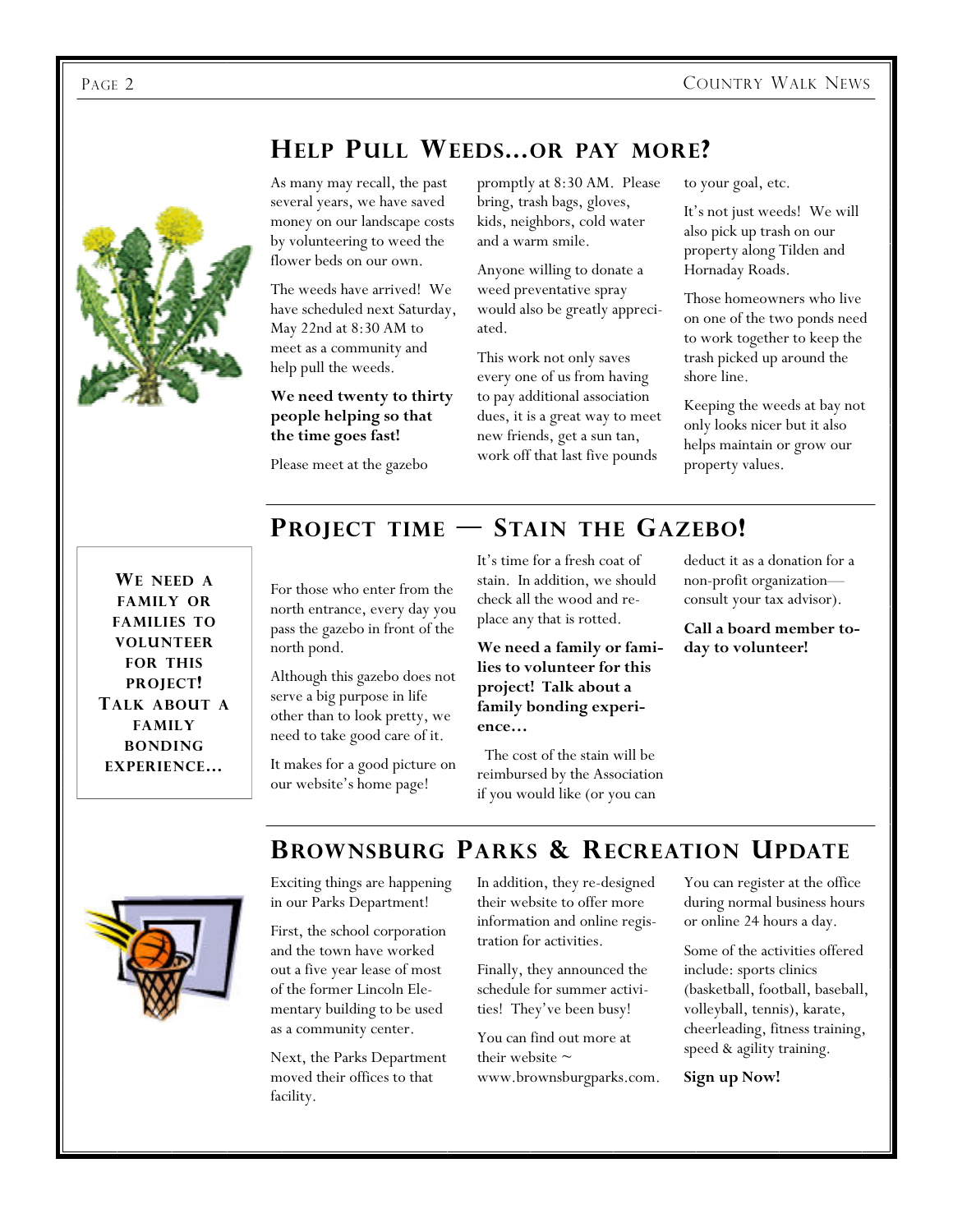# **WHAT TO DO WHEN NEIGHBORS...**

There are no easy answers to the problem of how to get along with every neighbor all of the time. No matter how much you try, sometimes people just act in a way that defies logic and common sense.

You may have heard of the "Paradoxical Commandments". They were written by Kent Keith in 1968 and appeared in his book, "The Silent Revolution."

It's a good model of how to be a good neighbor:

*"People are unreasonable, illogical, and self-centered. Love them anyway.* 

*If you are kind, people may accuse you of selfish ulterior motives. Be kind anyway.* 

*If you are successful, you will win some false friends and true enemies. Succeed anyway.* 

*The good you do today will be forgotten tomorrow. Be good anyway.* 

*Honesty and frankness will make you vulnerable. Be honest and frank anyway.* 

*What you spend years building may be destroyed overnight. Build anyway.* 

*People need help, but may attack you if you try to help them. Help them anyway.* 

*In the final analysis, it is between you and God. It was never between you and them anyway."*



## **NEIGHBOR'S DAY ~ SEPTEMBER 25, 2004**

www.neighborsday.org

"Building Stronger, Safer Communities through Communication" is the theme for the non profit Neighbor's Day Initiative Group (NDIG).

The creator of this idea has written a book. Here's an excerpt:

*"It makes sense to me that if each of us would simply take the time to get to know our neighbors, and be willing to help each other make our streets safe again then our neighborhoods would begin to reflect that same attitude. And eventually our cities, states, and nation would have to follow. If violence breeds violence, then surely harmony breeds harmony.* 

*And that is why I am announcing the birth of a new holiday…(drum roll, please!)…a holiday that encourages neighbors to get to know each other. A day when everyone brings food and* 

*drinks and sits down together. A day to say thank you for being a responsible neighbor and a good person. A day to celebrate taking back our streets and giving our children the safe playgrounds they deserve. A holiday I will call Neighbor's Day!* "

The Country Walk Board of Directors would like to join in by celebrating neighbor's day also. It is set for September 25th, 2004.

Here are a few of the ideas for ways to consider making a better neighborhood on that day (or any day!):

**"***Goodwill Gesture- Why not take this special day and do something nice for the neighbor who is always there for you when you need them? A plate of food, a thoughtful gift, or a personal thank you will do just fine!* 

*Peace Offering- So somewhere along the way you had a disagreement, and now your energy* 

*is spent worrying about making eye contact with the neighbor you feel awkward around. Life is too short when spent focusing on the negative. Take time out today and make amends. A neighborhood needs smiling people too.* 

*Make a New Friend- Due to the fast pace of life, you just haven't been able to find the time to meet the folks down the street. You see them nearly everyday on your way home. Why not take some time on Neighbor's Day and make a personal introduction? It will make your next drive down your street that more friendlier. "* 

If you like this idea and would like to help coordinate it for our neighborhood, please check out the website and then contact one of the board members.

"BUILDING STRONGER, SAFER **COMMUNITIES** THROUGH COMMUNICATION"